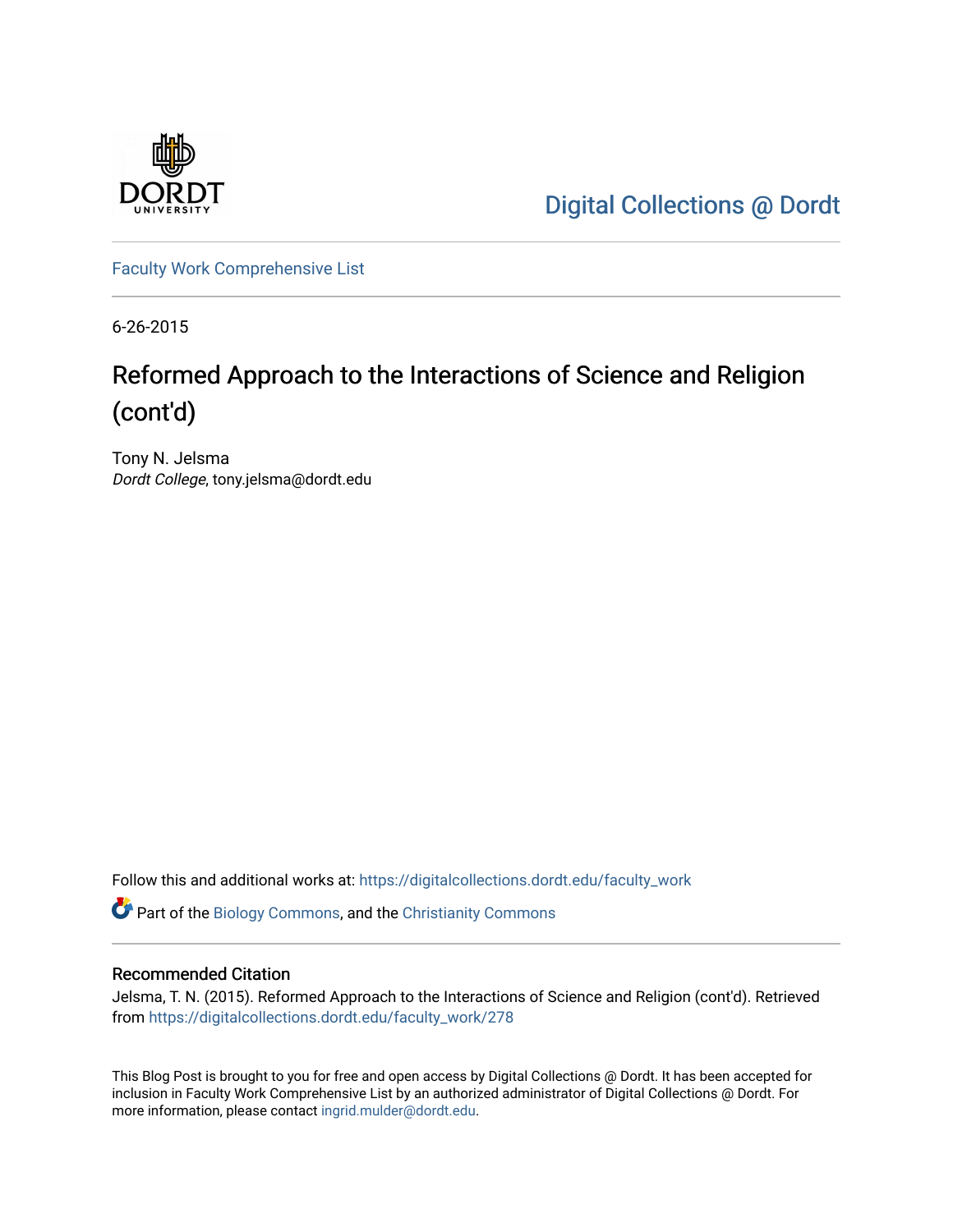## Reformed Approach to the Interactions of Science and Religion (cont'd)

#### Abstract

"The relationship between faith and science is not just a scientific or theological topic."

Posting about conflicts between science and religion from In All Things - an online hub committed to the claim that the life, death, and resurrection of Jesus Christ has implications for the entire world.

<http://inallthings.org/a-reformed-approach-to-the-interactions-of-science-and-religion-contd/>

#### Keywords

In All Things, religion and science, God, creation, faith

# **Disciplines**

Biology | Christianity

#### **Comments**

[In All Things](http://inallthings.org/) is a publication of the [Andreas Center for Reformed Scholarship and Service](http://www.dordt.edu/services_support/andreas_center/) at Dordt [College](http://www.dordt.edu/).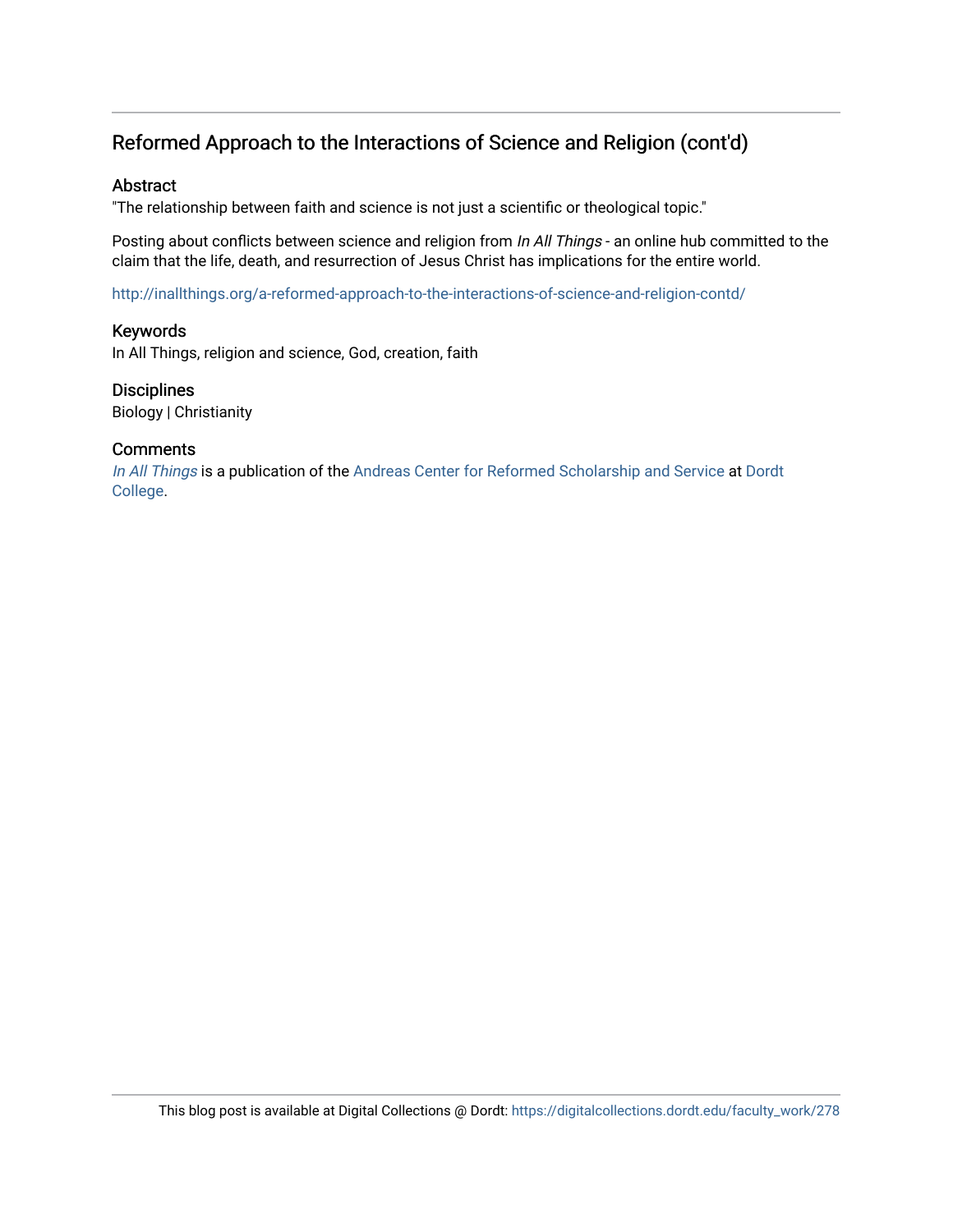# **A Reformed Approach to the Interactions of Science and Religion (cont'd)**

**all inallthings.org**[/a-reformed-approach-to-the-interactions-of-science-and-religion-contd/](http://inallthings.org/a-reformed-approach-to-the-interactions-of-science-and-religion-contd/?utm_source=feedburner&utm_medium=email&utm_campaign=Feed:+in-all-things+(in+all+things))

#### Tony Jelsma

This is post #3 of 3 in the series *"Religion and Science - A Reformed Perspective"*

- 1. Models of the [Interaction](http://inallthings.org/models-of-the-interaction-of-science-and-religion/) of Science and Religion
- 2. A Reformed Approach to the [Interactions](http://inallthings.org/a-reformed-approach-to-the-interactions-of-science-and-religion/) of Science and Religion
- 3. A Reformed Approach to the Interactions of Science and Religion (cont'd)

A series exploring the interactions between religion and science.

#### **Dealing with Apparent Conflicts**

In my two [previous](http://inallthings.org/models-of-the-interaction-of-science-and-religion/) [articles](http://inallthings.org/a-reformed-approach-to-the-interactions-of-science-and-religion/) I described four models of religion-science interactions. I argued against the conflict and independence models but noted that the dialogue and integration models also have challenges. The biggest challenge is what to do when, despite our best efforts, we still have apparent conflicts between science and religion. If we should not embrace the conflict model because the same God is revealing his work in both religion and science, how then do we resolve these apparent conflicts? In this final article I will briefly describe some recent scientific evidences that challenge our traditional understanding of the origin and condition of the human race and how we might deal with those challenges.

To begin with a simpler example, when Genesis 1 states that God created the world in six days, are we contradicting Scripture when we say that scientific evidence points to a much longer period of creation? This is a hermeneutical question. While one interpretation holds to literal 24-hour days, others argue that the genre allows for other [concordist](http://inallthings.org/glossary/concordist/) interpretations, <sup>[1](http://inallthings.org/a-reformed-approach-to-the-interactions-of-science-and-religion-contd/?utm_source=feedburner&utm_medium=email&utm_campaign=Feed%3A+in-all-things+%28in+all+things%29#fn1-4987)</sup> so getting away from a conflict scenario is not difficult.

However, things get more complicated when biblical scholars argue a non-concordist interpretation, on the basis of comparisons with other ancient near eastern creation stories, that the entire first 11 chapters of Genesis do not have any historical basis but are an origins story created along similar lines.<sup>[2](http://inallthings.org/a-reformed-approach-to-the-interactions-of-science-and-religion-contd/?utm_source=feedburner&utm_medium=email&utm_campaign=Feed%3A+in-all-things+%28in+all+things%29#fn2-4987)</sup> This view has implications that appear to lead us into a conflict between religion and science.

Was there a historical Adam? The traditional view holds that Adam was the father of the human race and his circumstances were exactly as described in Genesis 2-4. However, the fossil record and genetic evidence argue that the human population was never fewer than a few thousand human beings. Some try to reconcile the biblical story with the scientific story by still holding to a historical Adam while allowing for other contemporaries or even predecessors of Adam.<sup>[3](http://inallthings.org/a-reformed-approach-to-the-interactions-of-science-and-religion-contd/?utm_source=feedburner&utm_medium=email&utm_campaign=Feed%3A+in-all-things+%28in+all+things%29#fn3-4987)</sup> For example, Adam may not have been the progenitor of the human race, but was instead a representative chosen by God. However, such an interpretation makes the transmission of original sin – a clear biblical concept – difficult to explain.

Moreover, if Adam never existed, then there was no Fall into sin. That we are sinful creatures in need of a Savior is not in dispute, but how important is the event of the Fall to our theology?

Finally, how can we hold to a non-historical Adam if Paul evidently believed Adam did exist, and made Adam central to his theology in his letter to the Romans?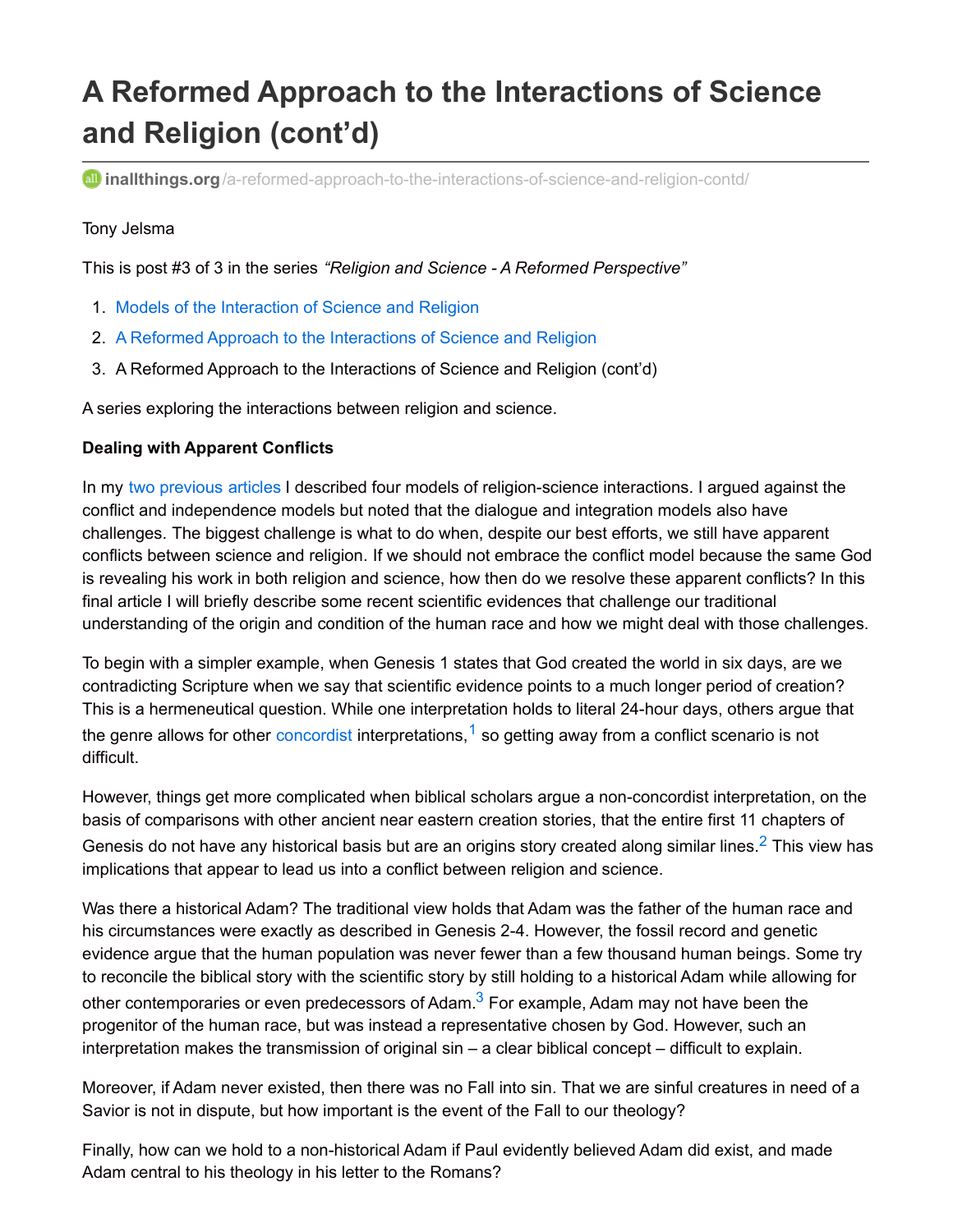There are three possible responses to such potential conflicts.

**A)** We could conclude that, since God's Word is infallible, the science must be in error and so we reject it out of hand. This option may be taken by people who are not familiar with all the scientific arguments, which makes them easier to dismiss.

**B)** Alternatively, we could accept the scientific explanation over the biblical interpretation. This choice may be made by people who are less familiar with the theological interpretations and their implications, including those who work more closely with the scientific evidence.

**C)** A third option is to suspend judgment and wait for further understanding, for both theological and scientific claims. This does not mean we should throw up our hands in despair; we should test the various positions, eliminating those that seem untenable, and weigh the implications of accepting one or the other position.

This third position is the most difficult to hold, but I think it is also the best one. It can be a struggle to maintain cognitive dissonance while still striving for resolution. This position also requires hard work in trying to understand and critique both the science and the theology that speak to the issue at hand. We may be able to reduce the cognitive dissonance somewhat but still be left with some thorny questions.

Let us consider the theological consequences of denying a literal Adam. If there was no Adam, how can we explain the Fall as the cause of our depraved human condition? How is original sin transmitted through the human race, if not biologically from parent to child? How do we explain (away) Paul's evident belief in a literal Adam as described in Romans?

On the scientific side, how reliable are the population genetics calculations that claim that the line leading to the human race never contained fewer than thousands of individuals? How similar are the human and chimpanzee DNA genomes? How well do we understand developmental biology in order to construct a plausible mechanism of changes in body plans from apes to humans?

### **Conclusion**

Clearly, there are no easy answers as we strive to bring together evidences from different sources and perspectives. The question of the historicity of the early chapters of Genesis is just one of many potential conflicts between religion and science. If we are to bring about not just détente between religion and science but the recognition that all knowledge comes from God, considerable humility is required. We cannot understand everything, yet I believe we are called to bring together these two ways of understanding God's revelation as much as our limited capacities will allow.

Allow me to make one final comment: the relationship between faith and science is not just a scientific or theological topic. For many it's also emotional and sociological. Changing one's interpretation of a particular Scripture passage can be a traumatic process. Often our whole view of God and his interaction with the creation is affected by such a change. There is also tremendous peer pressure on both sides. The scientists want to maintain integrity and do "good science." Church leaders need to maintain the trust of fellow believers. Sadly, the believing scientist is often caught in the middle. Grace and humility are essential tools to tackle this issue.

## **Footnotes**